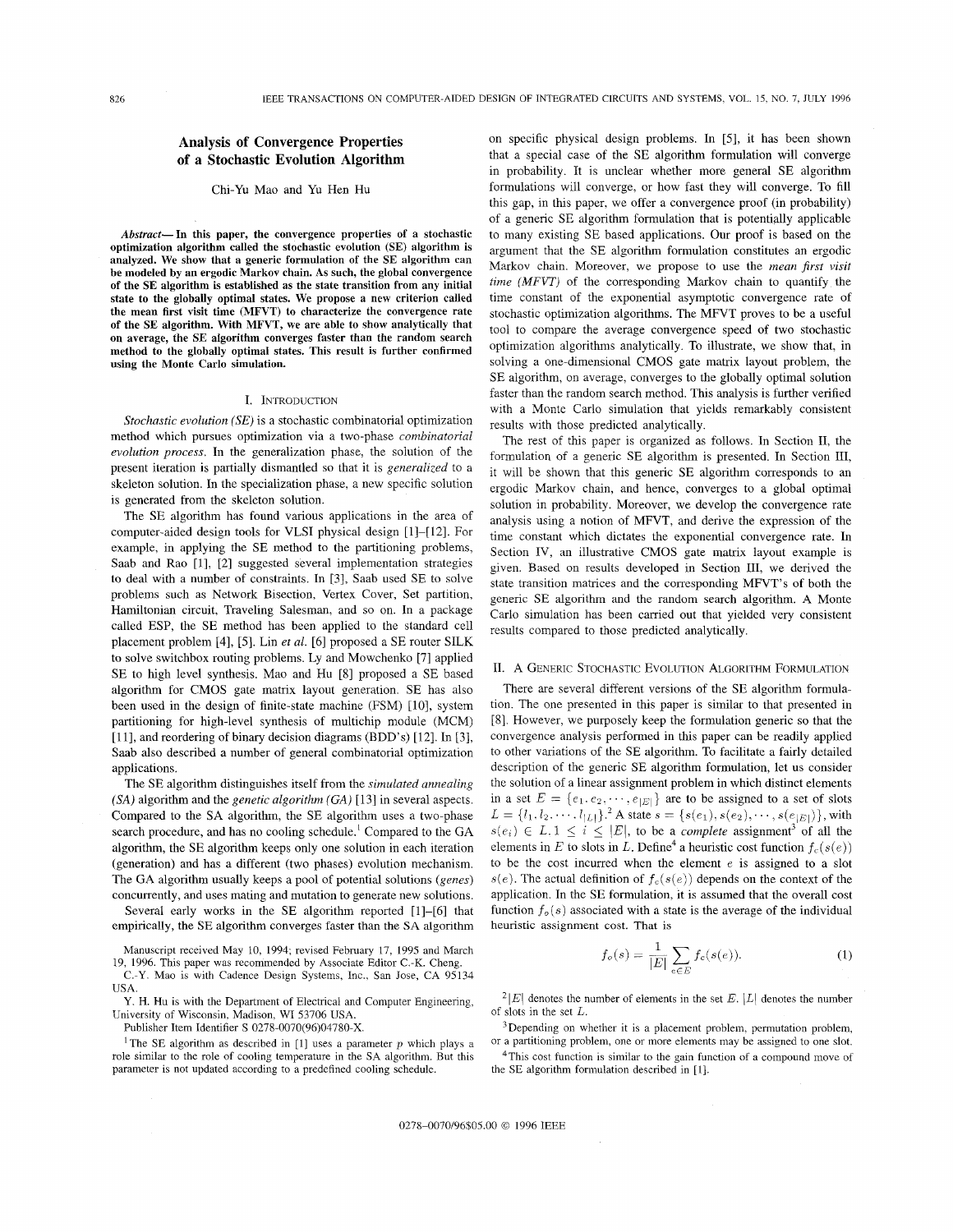

Fig. 1. The circuit *"x2."* 

The goal of the linear assignment problem is to find an optimal state  $s^*$  which minimizes  $f_0(s)$ . For example, in [8], this linear assignment formulation is applied to solve **a** CMOS gate matrix layout problem [9], [16]. **As** depicted in Fig. **1,** a gate matrix layout consists of vertical and horizontal wires corresponding to the gate of **a** MOS transistor as well as interconnecting wires, respectively. Dark circles represent contacts between vertical and horizontal wires. The objective is to minimize the maximum number of horizontal tracks needed to place those horizontal wires by searching for the optimal linear ordering of the vertical wires. The heuristic cost function  $f_c$ is defined **as** 

$$
f_c(s, g_i, l_j) = \frac{1}{|N(g_i)|} \sum_{n_i \in N(g_i)} (1 - \text{Com}(n_i; s))
$$
 (2)

where  $|N(g_i)|$  is the total number of contacts needed on gate  $g_i$ according to the schematics of the circuit, and

$$
Com(n_i; s) = \frac{O(n_i)}{Len(n_i, s)}
$$
  
= 
$$
\frac{\text{#of contacts to a horizontal wire } n_i - 1}{\text{the length of the wire } n_i}
$$
 (3)

measures the *compactness* of **a** horizontal wire under the present ordering of vertical wires. In other applications, different heuristic cost functions can be defined based on the domain knowledge of the CAD tool designers.

The search steps in the SE algorithm are conducted in two phases: **a** generalization phase and **a** specialization phase. This two-phase evolution procedure is illustrated in Fig. 2. In the generalization phase, **a** portion of the assigned elements will be evicted from their present slots and placed into a queue  $Q = \{q_1, q_2, \dots, q_{|Q|}\}\.$  The total number of evicted elements  $|Q|$ , sometimes also known as the *window size,* is usually chosen such that  $|E|/2 \ge |Q| > 2$ . In this paper, we will assume  $|Q|$  is prespecified and will remain unchanged. Those elements to be placed into the queue are selected according to **a** *randomized* heuristic cost function defined on each assignment

$$
\eta_i = \hat{f}_c(s(e_i), \alpha_i) = f_c(s(e_i)) + \alpha_i, \quad 1 \le i \le |E| \tag{4}
$$

where  $\{\alpha_i; 1 \leq i \leq |E|\}$  is a set of independent, identically distributed (i.i.d.) random variables with zero mean. After the randomized cost for all elements are evaluated, the  $|Q|$  elements with largest randomized cost will be evicted from their current slots and placed into the queue in **a** descending order according to the value of  $\eta_i$ . The randomization procedure described here guarantees that every element in  $E$  will have a nonzero probability to be selected into *Q.5* To be more specific,

*Lemma 1:* Denote *i,* and *i\*,* respectively, to be the index of elements in *E* such that

$$
f_c(s(e_{i_*})) \le f_c(s(e_i)) \le f_c(s(e_{i^*})) \quad 1 \le i \le |E|.
$$
 (5)

Let  $\{\alpha_i\}_{i=1}^{|E|}$  be a set of uniformly distributed i.i.d. random variables over the interval  $\left[-\frac{\lambda_2-\lambda_1}{2}, \frac{\lambda_2-\lambda_1}{2}\right]$  where  $\lambda_1$  and  $\lambda_2$  are such that  $\lambda_1 \, \langle f_c(s(e_i)) \, \langle \, \lambda_2 \rangle$ . Then

$$
\Pr\{\eta_{i_*} > \eta_{i^*}\} > 0. \tag{6}
$$

<sup>5</sup>There are alternatives ways to select elements to  $Q$  in [1].



Fig. 2. State transition process.

*Proof:* Since  $\alpha_i$  is uniformly distributed over  $\left[-\frac{\lambda_2-\lambda_1}{2},\right]$  $\frac{\lambda_2 - \lambda_1}{2}$ , its mean value  $E\{\alpha_i\} = 0$ . Moreover,  $\eta_i = \alpha_i + f_c(s(e_i))$ will be **a** uniformly distributed random variable over the interval  $[f_c(s(e_i)) - \frac{\lambda_2 - \lambda_1}{2}, f_c(s(e_i)) + \frac{\lambda_2 - \lambda_1}{2}]$  with mean value  $E\{\eta_i\}$  =  $f_c(s(e_i))$ . Since  $\alpha_{i_*}$  and  $\alpha_{i^*}$  are independent, so are the random variables  $\eta_{i*}$  and  $\eta_{i*}$ . Therefore

Pr<sub>i<sub>i<sub>\*</sub></sub> and 
$$
\eta_{i^{*}}
$$
. Therefore  
\n
$$
Pr\{\eta_{i_{*}} > \eta_{i^{*}}\} = \int_{a}^{b} h\eta_{i_{*}}(z) \int_{a}^{z} h\eta_{i^{*}}(x) dx dz
$$
\n
$$
= \frac{1}{2} \left(1 - \frac{f_{c}(s(e_{i^{*}})) - f_{c}(s(e_{i_{*}}))}{\lambda_{2} - \lambda_{1}}\right)^{2} > 0 \quad (7)
$$</sub>

where  $a = f_c(s(e_{i^*})) - \frac{\lambda_2 - \lambda_1}{2}$ ,  $b = f_c(s(e_{i_*})) + \frac{\lambda_2 - \lambda_1}{2}$ , and *h* is probility density function probility density function.

The randomization of the heuristic cost function is crucial to maintain the stochastic nature of the **SE** algorithm. Otherwise, this search strategy degenerates to **a** deterministic heuristic search algorithm. Note that other families of symmetrical probability distributions can also lead to the same conclusion as stated in Lemma **1.** 

Once the  $|Q|$  elements are evicted from their current slots and placed into the queue, the remaining partial assignment, together with the Q unassigned elements in the queue will constitute **a** skeleton state **i.** This skeleton state is significant to the SE method because **a** set of *neighboring states* can be reached by assigning elements in *Q* into emptied slots.

During the specialization phase, elements in Q will be reassigned to empty slots one by one. Priority will be given to elements in  $Q$  with larger randomized heuristic cost calculated during the generalization phase. Once the reassignment starts, the solution evolves from the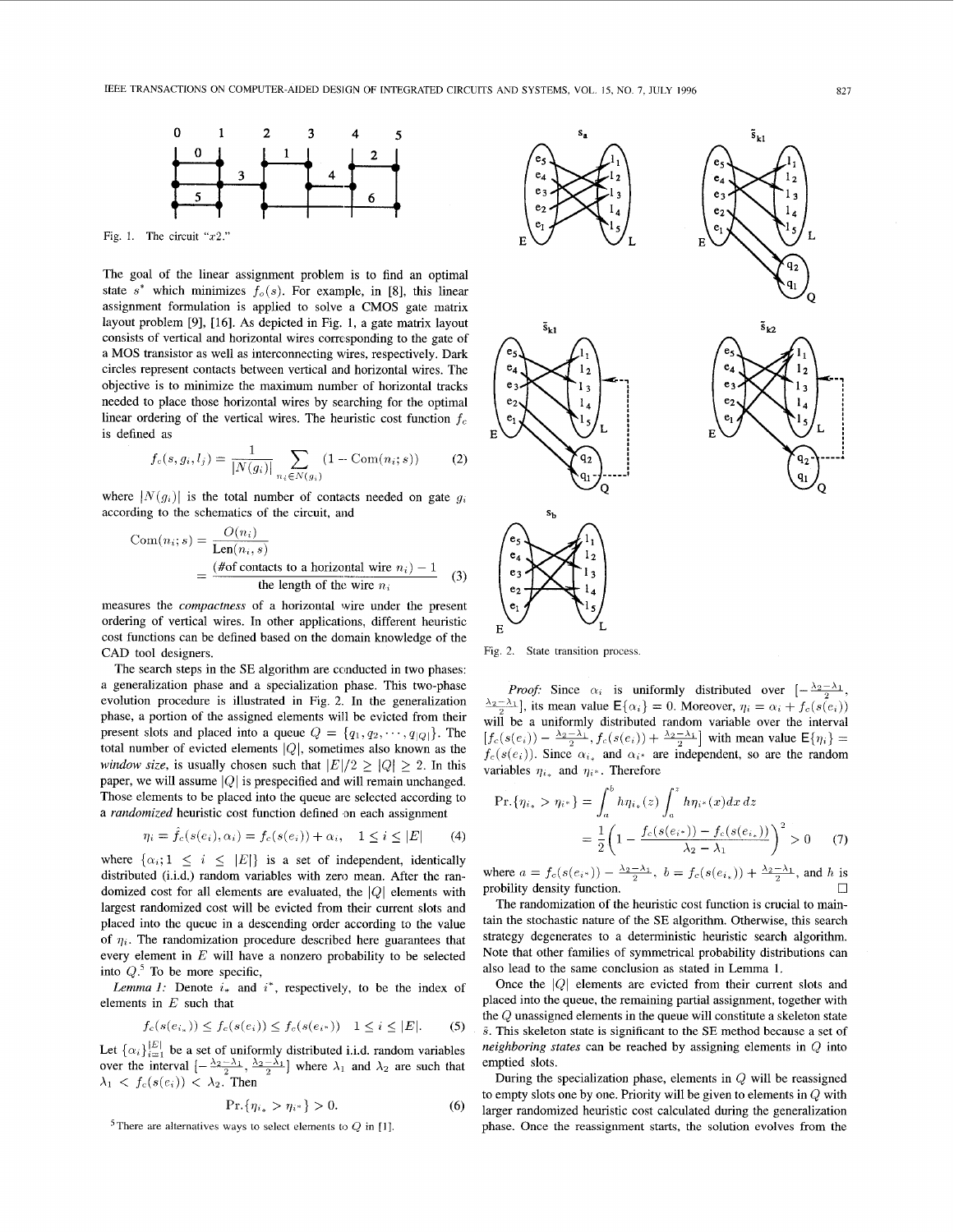skeleton state  $\tilde{s}$  to a sequence of *intermediate states* until the queue is emptied, and a new solution (state) is arrived. To facilitate the reassignment of element  $e_i$  in  $Q$ , a heuristic cost function  $f_c(\tilde{s}(e_i), k)$  is defined when element  $e_i$  in the queue is assigned to an emptied slot *k.* This heuristic cost function then is randomized by adding it to a zero-mean, i.i.d. random variable  $\beta_k$ , yielding a randomized cost function

$$
\gamma_{jk} = f_c(\tilde{s}(e_j), k) + \beta_k. \tag{8}
$$

When the element  $e_j$  in the queue is to be reassigned, we choose the slot *k* with the minimum randomized cost. In a manner similar to Lemma 1, we can prove the following lemma.

*Lemma 2:* Denote *k* to be the index of emptied slots in *L*. Let  $k_*$ <br>  $d k^*$ , respectively, be such that<br>  $f_c(\bar{s}(e_j), k_*) \le f_c(\bar{s}(e_j), k) \le f_c(\bar{s}(e_j), k^*) \quad e_j \in Q$  (9) and *k\*,* respectively, be such that

$$
f_c(\bar{s}(e_j), k_*) \le f_c(\bar{s}(e_j), k) \le f_c(\bar{s}(e_j), k^*) \quad e_j \in Q \tag{9}
$$

Let  $\{\beta_i\}_{i=1}^{|E|}$  be a set of uniformly distributed i.i.d. random variables Let  $\{\beta_i\}_{i=1}^{|E|}$  be a set of uniformly distributed i.i.d. random variables<br>over the interval  $[-\frac{\lambda_2-\lambda_1}{2}, \frac{\lambda_2\lambda_1}{2}]$  where  $\lambda_1$  and  $\lambda_2$  are such that over the interval  $\left[-\frac{\lambda_2-\lambda_1}{2}, \frac{\lambda_2\lambda_1}{2}\right]$  where  $\lambda_1$  and  $\lambda_2$  are such that  $\lambda_1 < f_c(\bar{s}(e_i), k) < \lambda_2$ . Then

$$
\Pr\{\gamma_{ik*} > \gamma_{ik*}\} > 0. \tag{10}
$$

The proof of Lemma 2 is very similar to that of Lemma 1 and hence will be omitted here. Lemma 2 states that even the least favorable (emptied) slot  $k_{\ast}$  still has an nonzero probability to be chosen to place  $e_i$ . Hence, the specialization steps are governed by probability.

Once a new solution is generated, its quality will be evaluated based on the objective function. If it is better than the currently best solution, it will become the newly found best solution. This iteration continues until certain termination criteria are satisfied. One often used criterion is the maximum number of iterations. The other is the maximum number of iterations since the last update of the best solution.

#### III. CONVERGENCE ANALYSIS

In this section, we will establish the global convergence of the generic SE algorithm presented above. For this purpose, we will first show that the SE algorithm corresponds to an ergodic Markov chain. The structure of the Markov chain is determined by the size of *Q,*  and the state transition probability is determined by the randomized cost functions used during generalization and specialization phases.

First, we would like to argue that the transition from a state *s,* to a new state  $s_b$  is entirely determined by probability  $P_{ab} = \sum P_s P_A$ shown in Fig. 3. To be more exact, during the generalization phase, the selection of IQ1 elements from *sa* into the queue is random. In particular, according to the descriptions in Section 11, the probability of reaching a specific skeleton state  $\bar{s}$  from  $s_a$ ,  $P_S$  = Prob. {skeleton state =  $\tilde{s}$  | current state =  $s_a$ } is

$$
P_S = \text{Prob.}\left\{\min_{i \in Q} \eta_i > \max_{j \in E \setminus Q} \eta_j\right\}.
$$
 (11)

Similarly, the probability of reassigning the first element  $e_i$  in  $Q$ to an emptied slot  $k$ , denoted by  $P_{A1}$  is also dictated entirely by probability. Specifically, we have

$$
P_{A1} = \text{Prob.}\{\mathbf{z} > \gamma^*\}\tag{12}
$$

where  $\gamma^* = \min \gamma_{jk}$  is the randomized heuristic assignment cost evaluated on all emptied slots,  $z = \min_{i \in Q \setminus k^*} \gamma_i$  is the minimum assignment cost of the elements remaining in *Q.* Such evaluation of  $P_S$  and  $P_A$  must be carried out for all possible selections of Q elements from the *E* elements (i.e., all possible skeleton states). This then will yield the state transition probability *Pab,* and the



Fig. 3. The calculation of state transition probability  $P_{ab}$ .

entire probability transition matrix P. Detailed derivation of these probabilities can be found in [9], [17].

From above argument, we establish that the state transition probability *Pab* is dependent only on the present state and independent of all prior states. Moreover, it is not a function of time (iteration indices), and the total number of states are finite. Hence by definition [14], we have

*Lemma 3:* The set of states and the state transition probabilities derived from the generic SE algorithm constitute a time-homogeneous Markov chain.

State  $s_i$  of a Markov chain is said to be *reachable* from state  $s_i$ if it is possible to make transitions from state  $s_i$  to state  $s_j$  using finite number of state transitions. If every state is reachable from every other state, this Markov chain is said to be *irreducible.* The following lemma proves that the generic SE algorithm formulation corresponds to an irreducible Markov chain.

*Lemma 4:* In the generic SE algorithm formulation, any state can be reached from any other states in  $\lceil \frac{|E|}{|O|} \rceil$  state transitions.

*Proof:* During a single state transition, a state  $s_a$  can reach any other states  $s_b$  that has at most  $|Q|$  different assignment compared to  $s_a$ . Since there are at most  $|E|$  different assignments between any pair of states, any state can be reached from any other state in  $\lceil \frac{|E|}{|Q|} \rceil$ . state transitions.

The state  $s_i$  is said to be *periodic* with period *d* if  $P_{ij}^n > 0$  only for  $n = d$ ,  $2d$ ,  $3d$ ,  $\cdots$ , where *d* is the largest such integer and  $d > 1$ . If  $d = 1$  then  $s_i$  is an aperiodic state. Because every state may return to itself in one state transition, i.e.,  $d = 1$ , the Markov chain corresponding to the generic SE algorithm is aperiodic.

A time-homogeneous Markov chain which has finite number of states and is both irreducible and aperiodic, is said to be *ergodic.*  The limiting state probability vector  $\pi$  of an ergodic process always exists and is independent of the initial state probability distribution  $\pi^{(0)}$ . The above discussions lead to the following observation.

*Theorem 1:* The Markov chain produced by the generic SE algorithm is an ergodic Markov chain.

Because the Markov chain associated with the SE algorithm is ergodic, there will be a nonzero probability that every state, including the globally optimal state will be visited eventually as  $n \to \infty$  [14]. In other words.

*Theorem 2:* The generic SE algorithm converges to a globally optimal solution asymptotically.

To characterize the asymptotic convergence rate, we need to analyze how the SE algorithm converges to a globally optimal state. However, in many combinatorial problems, it may not be possible to know whether a globally optimal solution has been reached. Instead, a best solution observed so far is recorded and updated. One termination criterion which has been used by the SE algorithm, as well as other stochastic optimization algorithms, is to terminate iterations when the currently best solution remains unchanged for a fixed number of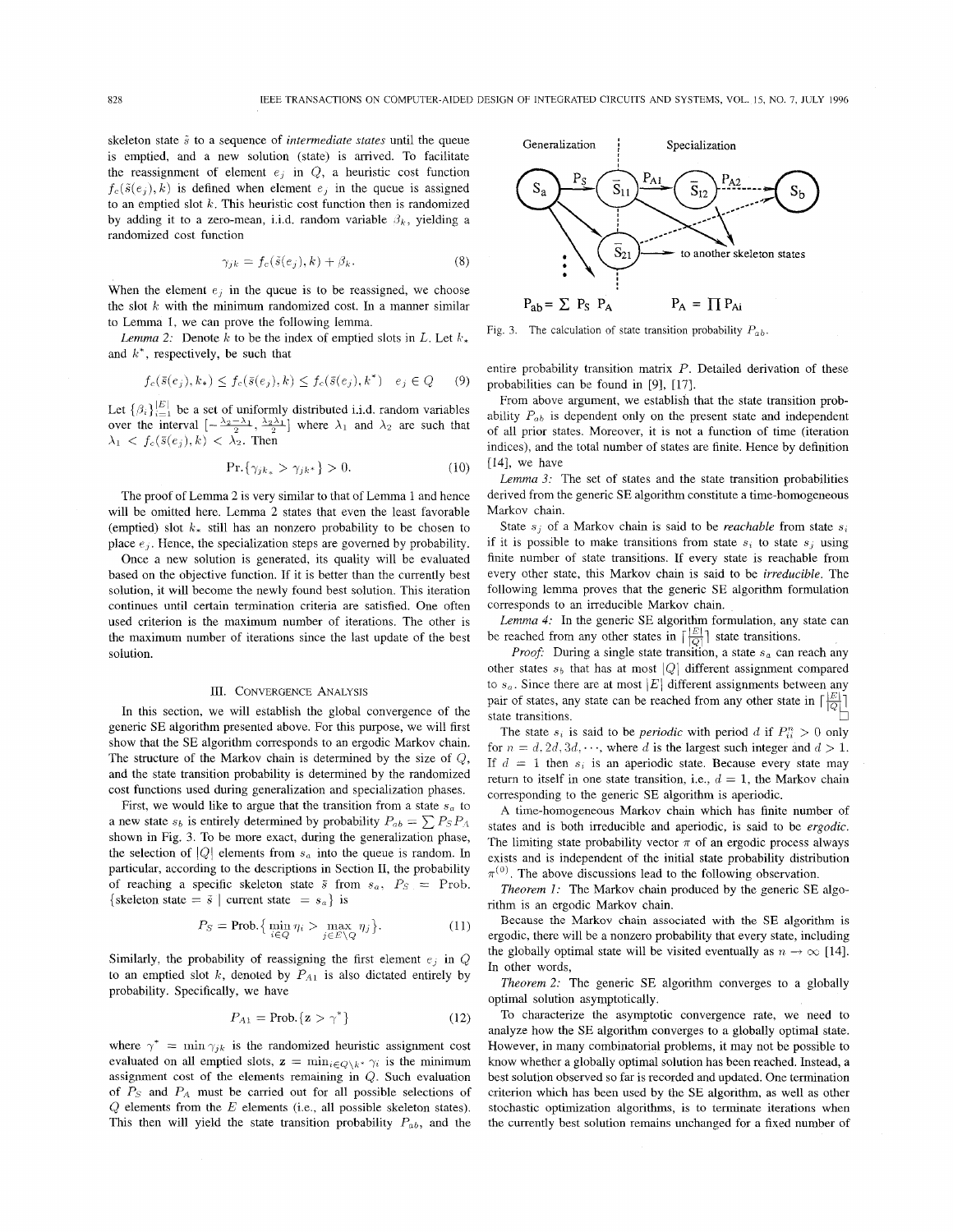

Fig. 4. Markov chain model of the current best solution.

iterations. Therefore, when the currently best solution becomes the globally optimal solution, the SE algorithm will be terminated after a few more iterations. Thus, the event that the currently best solution becomes the globally optimal solution guarantees the termination of the SE algorithm. Moreover, the state transition of the currently best solution can be modeled by an *absorbing Markov chain* in which the globally optimal states form the set of absorbing states. The MFVT of the Markov chain is equal to the absorbing time of the absorbing Markov chain [14]. When the currently best solution hits an absorbing state, it will never return to any nonoptimal states. If we lump all nonoptimal states into a super state, and all globally optimal states into another super state, the state transition diagram can be depicted in Fig. 4. The transition matrix of an absorbing Markov chain can be partitioned into a special structure

$$
\mathbf{P} = \begin{bmatrix} I & 0 \\ Y & Z \end{bmatrix} \tag{13}
$$

where we assume all the absorbing states are reordered to be at the first part of the state vector,  $Z$  is the probability state transition matrix corresponding to the state transition among *transient states, Y* is the probability that a transient state will move to an absorbing state. The convergence of the SE algorithm thus can be interpreted as the eventual state transition of the currently best solution from the set of nonoptimal states to the set of absorbing globally optimal states. Suppose the set of transient states has an initial state vector  $\pi'$ , then the probability that at the  $k$ th steps, the current best solution will become a globally optimal solution can be found as

$$
p(k) = \pi' Z^k \zeta \tag{14}
$$

where  $\zeta$  is a column vector consisting of ones. *Lemma 5:* 

$$
\lim_{k \to \infty} p(k) = 0. \tag{15}
$$

*Proof:* Since the Markov chain is irreducible, we must have  $Y \neq 0$ . In addition, Z is a submatrix of the state transition matrix *P* whose eigenvalues must have their magnitudes bounded by unity. Therefore, there exists a transient state *i* such that  $\sum_i z_{ij}$ 1. Following Corollary 3 in [17, p. 311, we conclude that the Perron-Frobenius radius of the matrix  $Z$ ,  $r(Z)$  < 1. Hence, this lemma is proved.  $\Box$ 

Lemma 5 states that the SE algorithm not only will converge asymptotically, but also converges exponentially. Next, we would like to characterize the average number of iterations until convergence using a notion called MFVT. The average number of steps taken for the SE algorithm to converge can be computed as [14], [15]

$$
\tau_c = \pi'(I - Z)^{-1} \zeta = \pi' \left[ \sum_{k=0}^{\infty} Z^k \right] \zeta = \sum_{k=0}^{\infty} p(k) \tag{16}
$$

which is also known as the MFVT of the Markov chain. Usually, the smaller the value of  $\tau_c$ , the faster an algorithm will converge to a globally optimal solution. The advantage of the SE algorithm over a purely random optimization algorithm is that domain knowledge is encapsulated in the heuristic cost functions to bias the search direction in order to reach a globally optimal solution faster. Unfortunately, it

is impossible to prove that this is always true due to the stochastic nature of the **SE** algorithm as well as the random search algorithm. Below, we will use an analytical example and the corresponding Monte Carlo simulation to verify these assertions.

#### IV. AN ILLUSTRATIVE EXAMPLE

We have developed a software program to compare the performance of SE with random search method on a small scale CMOS gate matrix layout problem. The purpose is to illustrate convergence analysis results derived in the previous section. In particular, with this package, we are able to explicitly derive the state transition matrix of the corresponding Markov chain of these two methods and to predict the convergence rates of them.

The circuit (x2) under analysis, shown in Fig. **1,** consists of six transistor gates (vertical wires) and four nets (horizontal wires). Every permutation of the ordering of these six transistor gates corresponds to a state in the Markov chain. Thus, there are  $6! = 720$  different states.<sup>6</sup> Because  $|E| (= 6)$  is small, we choose the minimum window size  $|Q| = 2$ . Using uniformly distributed random variables to randomize the cost functions, we are able to explicitly compute the state transition matrix of the corresponding Markov chain. To implement the random search method, we simply set the heuristic cost function  $f_c \equiv 0$  during both the generalization and specialization phases. The remaining steps of the SE method and the random search methods are exactly the same. This allows a fair comparison on the effects of using a heuristic cost function to bias the search.

To simplify the presentation of the results, states having the same total net (horizontal wires) length and using the same number of tracks are grouped into the same class. For the circuit x2, as listed in Table I, there are 21 classes ranging from three to seven tracks. Among them, class I, which contains 16 states, corresponds to the set of globally optimal solutions. Using formula presented in the previous section, we calculate the theoretical MFVT's for each class using both the random search method and the SE method. The results are listed in columns (e) and (f) in Table I. Also, in column (g), we compute the ratio of (e) to (f). Note that for the globally optimal solution (class 1), on average, the SE method requires approximately one third of steps to converge compared to the random search method. The significance of the heuristic cost function is thus quite clear. A three-dimensional (3-D) column graph shown in [Fig. 5](#page-4-0) depicts the ratios of the MFVT's of the two methods against the track number and the total net length. Again, it is evident that due to the heuristic cost function, the SE method tends to visits those states with smaller heuristic cost earlier than the random search method.

We have also conducted a Monte Carlo simulation to verify the theoretical results using experimentation. For each trial, the gate order of the circuit x2 is randomized. The evolution process starts from this initial gate order and ends when an optimal gate order with minimum net length is reached. The number of iterations is recorded as first visit time for that trial. After the trial is repeated for 120 000 times, we average the first visit times as MFVT. The empirically derived MFVT for both the SE method and the random search method, as well as the ratio of the two are listed in columns (h)-(i) in Table I. Note that with 120 000 trials, these imperial results are very close to what was predicted from theory.

### V. CONCLUSION

In this paper, we analyze the convergence properties of a generic SE algorithm for solving a combinatorial optimization problem.

<sup>6</sup>The total number of states grows exponentially as a function of  $|E|$ . Thus due to hardware constraints, we are able to conduct a small scale experiment in this paper. However, the results are typical for real world problems.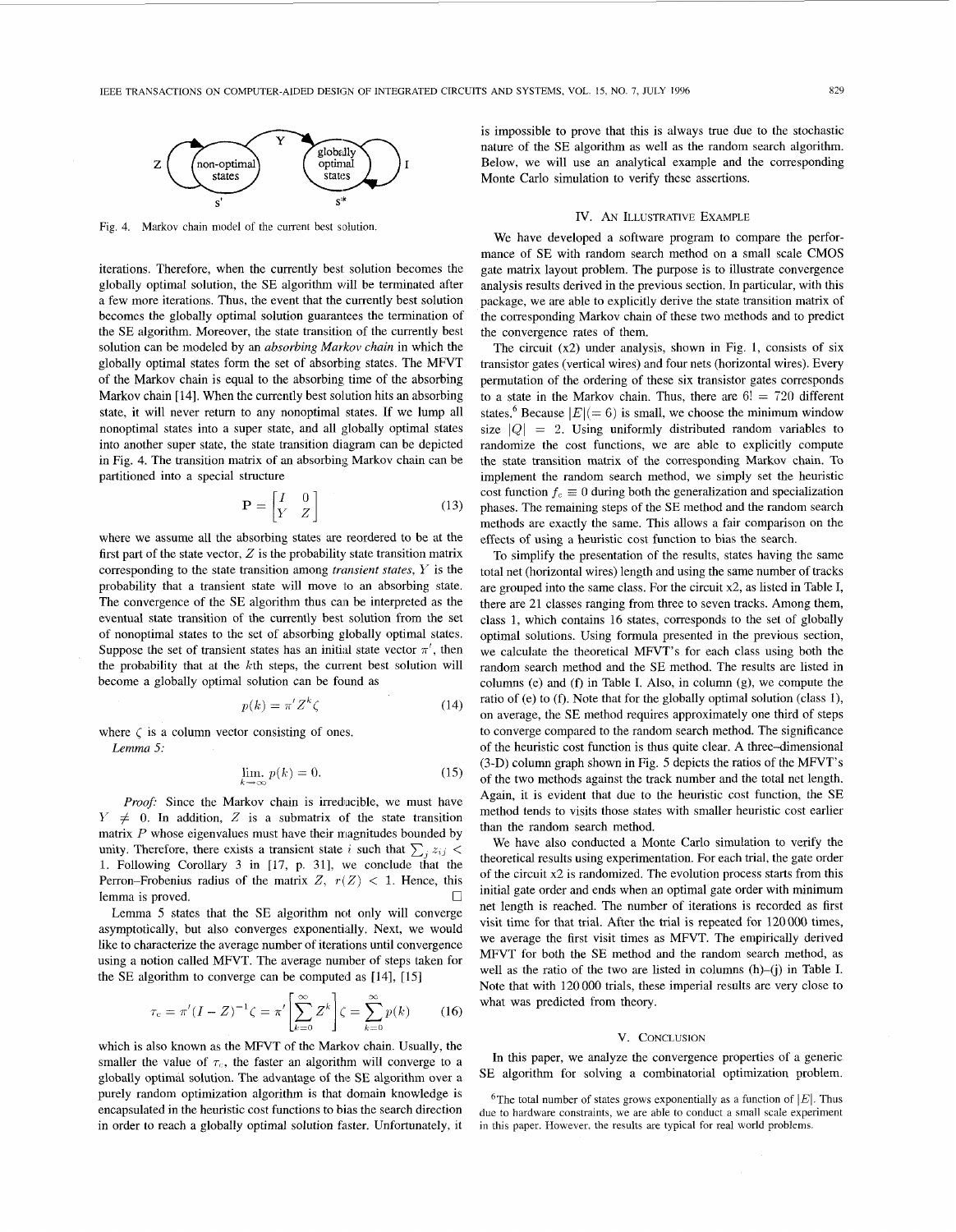|                |                         |                     |                    | Mean First Visit Time (# steps) |               |                                 |                           |               |                                   |
|----------------|-------------------------|---------------------|--------------------|---------------------------------|---------------|---------------------------------|---------------------------|---------------|-----------------------------------|
| (a)            | (b)                     | (c)                 | (d)                | Theory                          |               |                                 | Monte Carlo<br>Simulation |               |                                   |
| class          | tracks                  | total net<br>length | # states/<br>class | (e)<br><b>SE</b>                | (f)<br>random | $\left( g\right)$<br>$=(e)/(f)$ | (h)<br><b>SE</b>          | (i)<br>random | $\ddot{\mathbf{0}}$<br>$=(h)/(i)$ |
| 1              | 3                       | 10                  | 16                 | 40.26                           | 116.13        | 0.35                            | 41.60                     | 115.45        | 0.36                              |
| $\overline{2}$ | $\overline{\mathbf{4}}$ | 11                  | 16                 | 51.37                           | 116.13        | 0.44                            | 51.98                     | 115.70        | 0.45                              |
| 3              | 4                       | 12                  | 24                 | 37.16                           | 79.16         | 0.47                            | 37.51                     | 79.12         | 0.47                              |
| $\overline{4}$ | 4                       | 13                  | 16                 | 43.82                           | 118.54        | 0.37                            | 43.73                     | 118.04        | 0.37                              |
| $\mathcal{F}$  | 5                       | 13                  | 8                  | 168.31                          | 220.00        | 0.77                            | 173.06                    | 219.21        | 0.79                              |
| -6             | 5                       | 14                  | 72                 | 23.79                           | 25.65         | 0.93                            | 24.15                     | 25.57         | 0.94                              |
| $\tau$         | 5                       | 15                  | 56                 | 30.71                           | 30.34         | 1.01                            | 30.76                     | 30.32         | 1.01                              |
| 8              | 5                       | 16                  | 56                 | 41.25                           | 32.03         | 1.29                            | 41.15                     | 32.16         | 1.28                              |
| 9              | 5                       | 17                  | 32                 | 69.45                           | 54.29         | 1.28                            | 69.08                     | 54.20         | 1.27                              |
| 10             | 5                       | 18                  | 16                 | 139.33                          | 106.58        | 1.31                            | 138.50                    | 106.61        | 1.30                              |
| 11             | 5                       | 19                  | 8                  | 402.21                          | 219.63        | 1.83                            | 400.57                    | 219.77        | 1.82                              |
| 12             | 6                       | 16                  | 16                 | 289.55                          | 117.52        | 2.46                            | 297.94                    | 118.08        | 2.52                              |
| 13             | 6                       | 17                  | 64                 | 57.15                           | 27.59         | 2.07                            | 57.64                     | 27.59         | 2.09                              |
| 14             | 6                       | 18                  | 32                 | 120.78                          | 54.86         | 2.2                             | 120.10                    | 54.96         | 2.19                              |
| 15             | 6                       | 19                  | 32                 | 120.75                          | 55.66         | 2.17                            | 120.66                    | 55.43         | 2.18                              |
| 16             | 6                       | 20                  | 64                 | 49.30                           | 29.81         | 1.65                            | 49.98                     | 29.68         | 1.68                              |
| 17             | 6                       | 21                  | 48                 | 36.71                           | 43.74         | 0.84                            | 36.04                     | 43.77         | 0.82                              |
| 18             | $\overline{7}$          | 20                  | 16                 | 777.03                          | 117.52        | 6.61                            | 790.30                    | 117.24        | 6.74                              |
| 19             |                         | 21                  | 48                 | 297.44                          | 36.73         | 8.10                            | 300.17                    | 36.65         | 8.19                              |
| 20             | $\overline{7}$          | 22                  | 48                 | 166.33                          | 36.83         | 4.52                            | 165.99                    | 36.79         | 4.51                              |
| 21             | $\overline{7}$          | 23                  | 32                 | 175.16                          | 61.27         | 2.86                            | 172.86                    | 61.17         | 2.83                              |

<span id="page-4-0"></span>TABLE I MEAN FIRST VISIT TIME, NUMBER OF CLASSES, AND NUMBER OF STATES PER CLASS OF CIRCUIT x2



Fig. *5.*  Ratio of MFVT of the SE algorithm to the MFVT of random search algorithm. Smaller ratio to the globally optimal states (marked by an arrow) means faster convergence.

We first establish that the algorithm presented corresponds to an ergodic Markov chain. **As** such, the globally optimal state can be reached within finite number of steps. We further propose to use the MFVT to the class of globally optimal states **as a** criterion to compare convergence rate. We applied this technique to **a** CMOS gate matrix layout problem and validated the results using Monte Carlo simulation. The two approaches yield highly consistent results. We feel the major contribution of this paper is to analytically demonstrate

that the generic SE algorithm converges faster than a random search algorithm.

### ACKNOWLEDGMENT

The constructive suggestions made by the anonymous reviewers and Associate Editors are deeply appreciated. The authors wish to thank R. Agrawal with the Department of Electrical and Computer